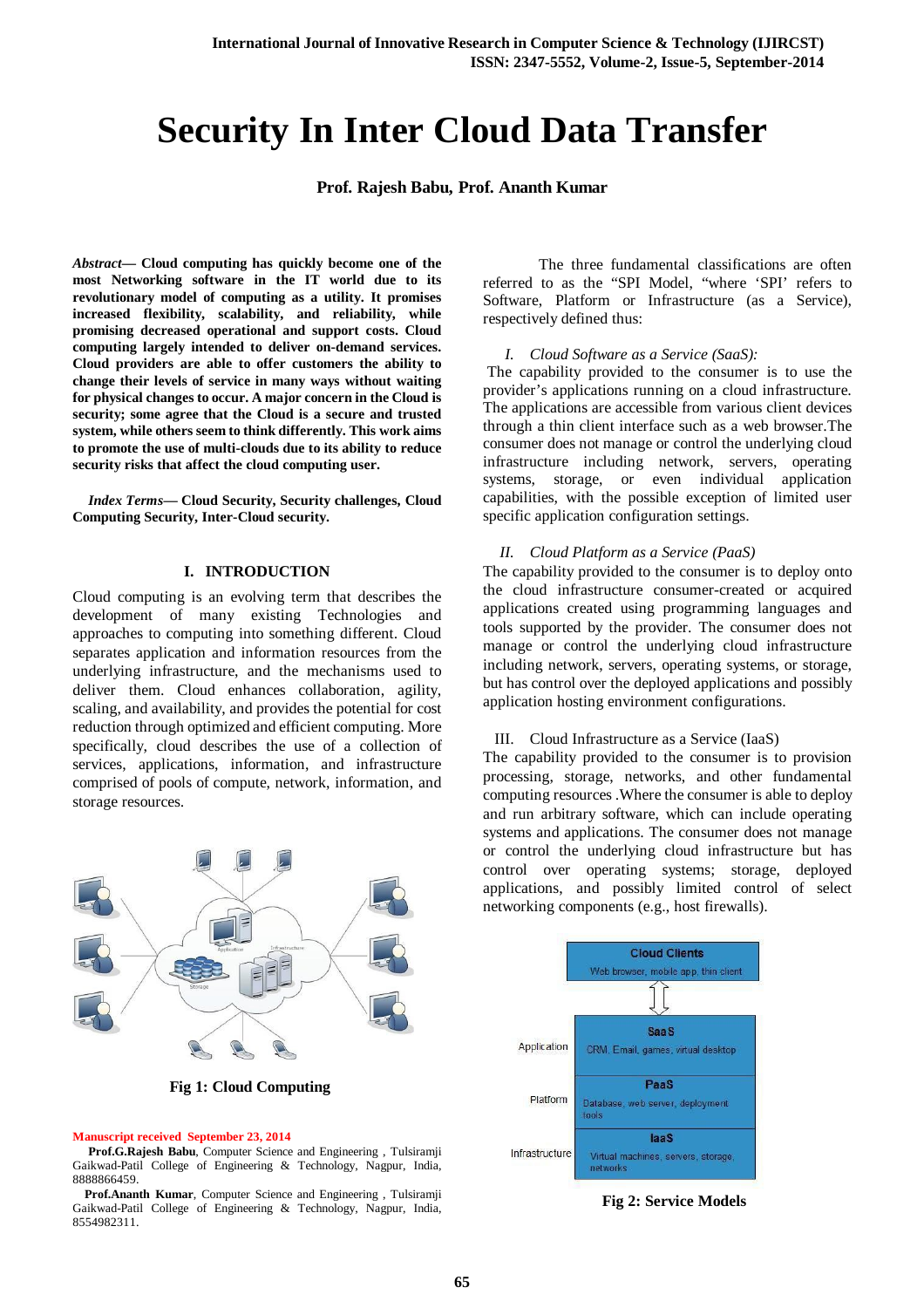If any kind of Failure occurs, it is not clear who is Responsible party. A failure can occur due to various reasons such hardware, which is in the Infrastructure as a Service (IaaS) layer of the cloud. Malware in software, which is in the software as a service (SaaS). And the customer's application running some kind of malicious code. Considering the above issues, the main focus on security of cloud computing. As another example, under the CLuE program, NSF joined with Google and IBM to offer academic institutions access to a large-scale distributed infrastructure [3].

 In this paper focuses on the issues related to the data transfer security aspect of inter cloud. As data and information will be shared with a third party, cloud computing users want to avoid an entrusted cloud provider. The common type of Dos attack occurs when an attacker flood a network with excessive requests to the target server until the server is unable to provide services to normal user [2]. This paper describes data security and privacy protection issues in cloud. We detect some main security issues in cloud computation, try to identify the basic cause of the failure and propose some possible solution. The rest of the paper is ordered as follows. In the next section we describe cloud deployment models.

## CLOUD DEPLOYMENT MODELS

#### *A. Private Clouds:*

Private clouds (aka, on-premises cloud) are cloud deployments inside the organization's premises, managed internally without the benefits of the economy of scale but with advantages in terms of security. This is becoming a new form of architecture for the Datacenter, sometimes mentioned as a Datacenter-in-a-box. VMware is pioneering this approach, delivering products that will help to implement this type of cloud through their products vCloud, vCenter, and vSphere. VMware is also leading an effort to achieve standardization for the cloud through the DMFT (Distributed Management Task Force) organization.

## *B. Public Clouds:*

Public Clouds are the original concept of cloud. This type of cloud , and ever growing elasticity. The major concern about this style of deployment is security, and that is the only reason why the other types of cloud deployment have a say.

#### *C. Community Cloud:*

The cloud infrastructure is shared by several organizations and supports a specific community that has shared concerns (e.g., mission, security requirements, policy, or compliance considerations). It may be managed by the organizations or a third party and may exist on-premises or off-premises.

## *D. Hybrid Clouds:*

Hybrid Clouds are a deployment type that sits between the private and the public clouds. Hybrid Clouds are usually a combination of private clouds and public clouds, usually, managed using the same administration and monitoring consoles (therefore, the importance of cloud standardization).



**Fig 3: Cloud Deployment Models**

#### **II. RELATED WORK**

There is a huge number of publications on cloud security issues .In this section we concentrate on some attack on cloud computing. Meena et al. [4] describe the flooding attack in a cloud system. In this how adversary has achieved the authorization to make a request to the cloud, and create bogus data and pose this request to the cloud server. Result engaging the whole cloud system just by interrupting the usual processing of one server, in essence flooding the system. Proposed approach is to organize the entire server in the cloud system as a group of fleet of servers. Hypervisor can be utilized for the Scheduling among fleets. PID can be appended in the messaging, which will justify the identity of the legitimate customers.

Glen [5] in the TCP SYN flood attack protocol violation attack that is used in several variations. Attacker sends the first packet (with the SYN bit set) of the well-known TCP 3-way handshake. The possible solution for that in modern UNIX and Windows by implementations have fixed this issue by increasing the queue size rate limiting the number of TCP SYN Packets allowed. TCP SYN cookies are another way to mitigate this type of attack.

 Herrmann et al. [6] present a novel method that applies common text mining to the normalized frequency distribution of observable IP packet sizes. In this, robust against small modifications of websites. Furthermore the packet size can be recorded with common networking monitoring tool by a passive, external observer with the several experiments. They demonstrated their method robust and succeed to detect almost all websites.

# **III. SECURITY ISSUES AND SOLUTION IN INTER CLOUD COMPUTING**

Although cloud service providers can offer benefits to users, security risks play a major role in the cloud computing environment. We will focus on specific problems for various kinds of attack in the cloud: Denial of service (DOS) attack, fingerprinting attack, unauthorized user attack. We describe each of these security issues in cloud system and find out their basic causes. The propose method to mitigate such attacks to ensure the integrity and security of cloud systems.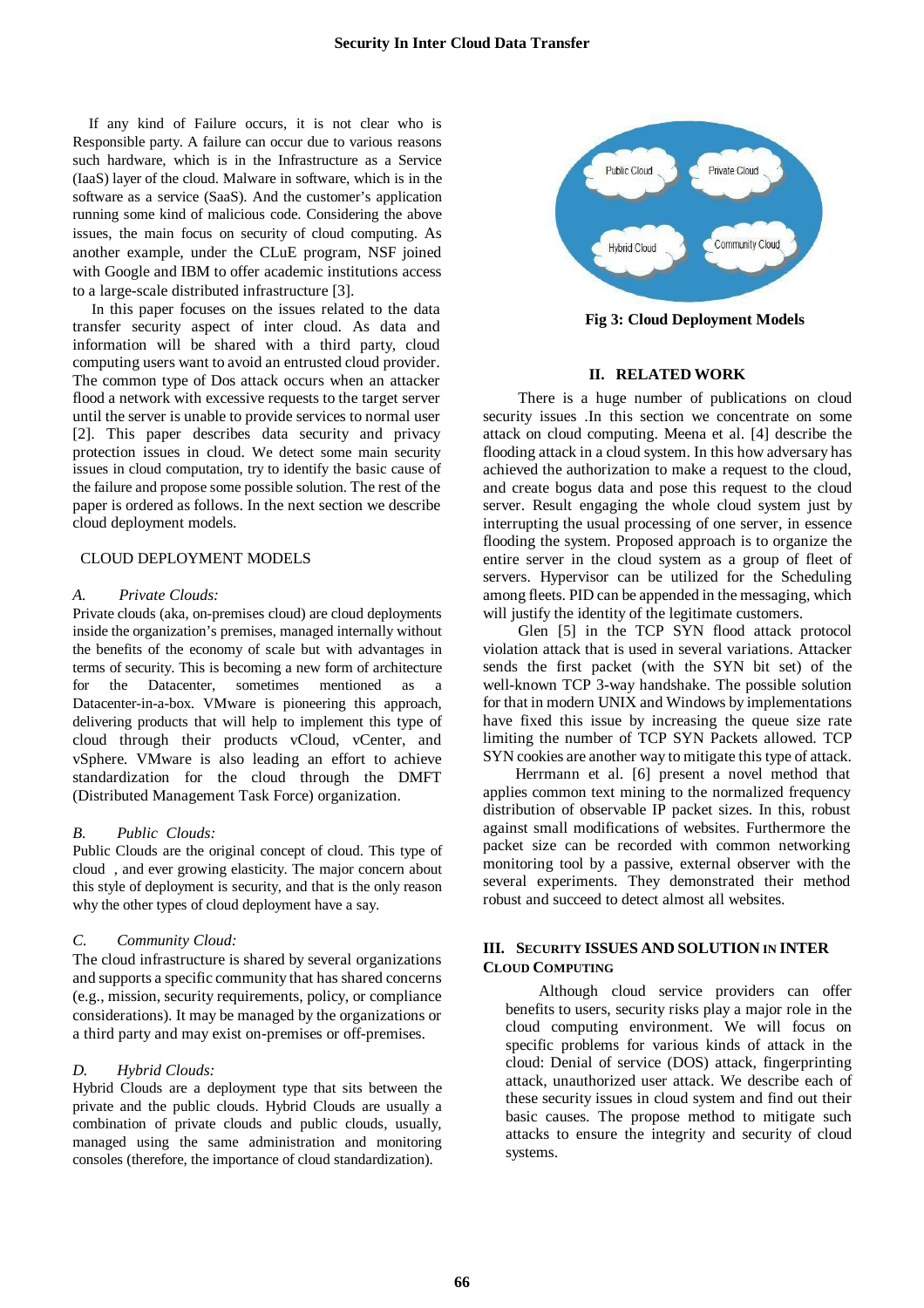# *A. Dos Attack:*

The client access resources mean services available to them for a time being. The services might be unavailable or violated either by different ways such as hardware, software constraints and malicious attack from outside. If suppose client trying to use the cloud service the message "service not available" will appear not for a few seconds or few minutes, but it take hours and day . This status might be as a result (Dos) attacks. In this, the detection of Dos attack based on the behavioral of threshold. This means that if the user request greater than the assigned range value, it should be considered that attack on cloud system and the cloud will hang. The number of user packets are over the threshold system blocked this user.



## **Fig 4 Denial of Service Attacks in Cloud computing**

## *B. Determining Threshold:*

*It* is a simplest way for defining a threshold is to set the constant value however; it's not an optimal solution, because the possibility of false detection will be more. Assigning the constant value, because of that reduction in the false-incorrect detection.

The proposed method for defeating Dos is relatively simple and powerful techniques. In this technique, we track the no of source IP packet in the log's list of the server. Log file that are maintained the server. If the particular IP is observed for over n consecutive packets size of more than normal range within time period. Then it is consider as attacker and packets from this node are blocked thereafter. The above thresholds can be programmatically varied according to the various conditions such as network traffic patterns etc. in this way the cloud will not hang and does not effect on the services.

# *C. Distributed Denial of Service (DDOS) Attacks:*

This attack targets the networks and servers. It makes the network traffic and users being denied to access a certain Internet-based service in the cloud. In worst cases the attackers will use botnets to perform DDOS. In order to stop hackers of attacking the network, face blackmail is provided. DDOS attacks should be considered as threats for cloud providers such AWS, Google Apps, and Microsoft Cloud. These scenarios show us that cloud computing network is still not secure, and this will drive us to non-secure applications.

# *D. Fingerprinting Attack:*

So many people would use cloud computing services, to access a service in a cloud user has to login, when user login to access a services his logs are maintained on the server. So the huge logs arise from transaction between systems, user information update and data processing and so on. Delete once the user logout.



**Fig 5 Detection of fingerprinting attack**

 The proposed methods to prevent such an attack we use dual file scan method. In this method, when user get logged in we scan the server compute the size of various logging files. And discontinue to accessing a cloud service send the logout request. After logout we scan the system yet again and compute the size of various logging file. If there is a distinction in the size found i.e. second scan is larger compare to the first one. It means that user is not entirely logged out and his logs are still not deleted. The proposed method deletes the logs and secures the user confidential data. If there is same in the size found i.e. second scan is similar to first one. It means user is entirely logged out.

# *E. Unauthorized User Attack:*

Authorized user can send request to the server through proper channel without neglecting the control server. But if the user send direct request to server bypassing control server and accessing cloud services, in this case the server in the cloud get vulnerable to easy attack, such an attack is referred as unauthorized user attack.To overcome this type of an attack the method we proposed here is to use a token based strategy in which user send request to the control server which in turn forward request to any of the server in the cloud, along with a encrypted token. Server receiving the request decrypts the token and if valid it processes the request of the user. If user send request straight to the server, in that case, since there is no token with the request. Server responds with a message "your request is invalid, try through control server".

# **IV. CONCLUSION**

Cloud computing security is still considered the major issue in the cloud computing environment. It is clear that although the use of cloud computing has rapidly increased. In this paper, we proposed a security frame work for inter cloud communication in cloud computing environment. Dos attack, fingerprinting attack, unauthorized user attack are detected and mitigate using methods which is implemented on window azure framework. These